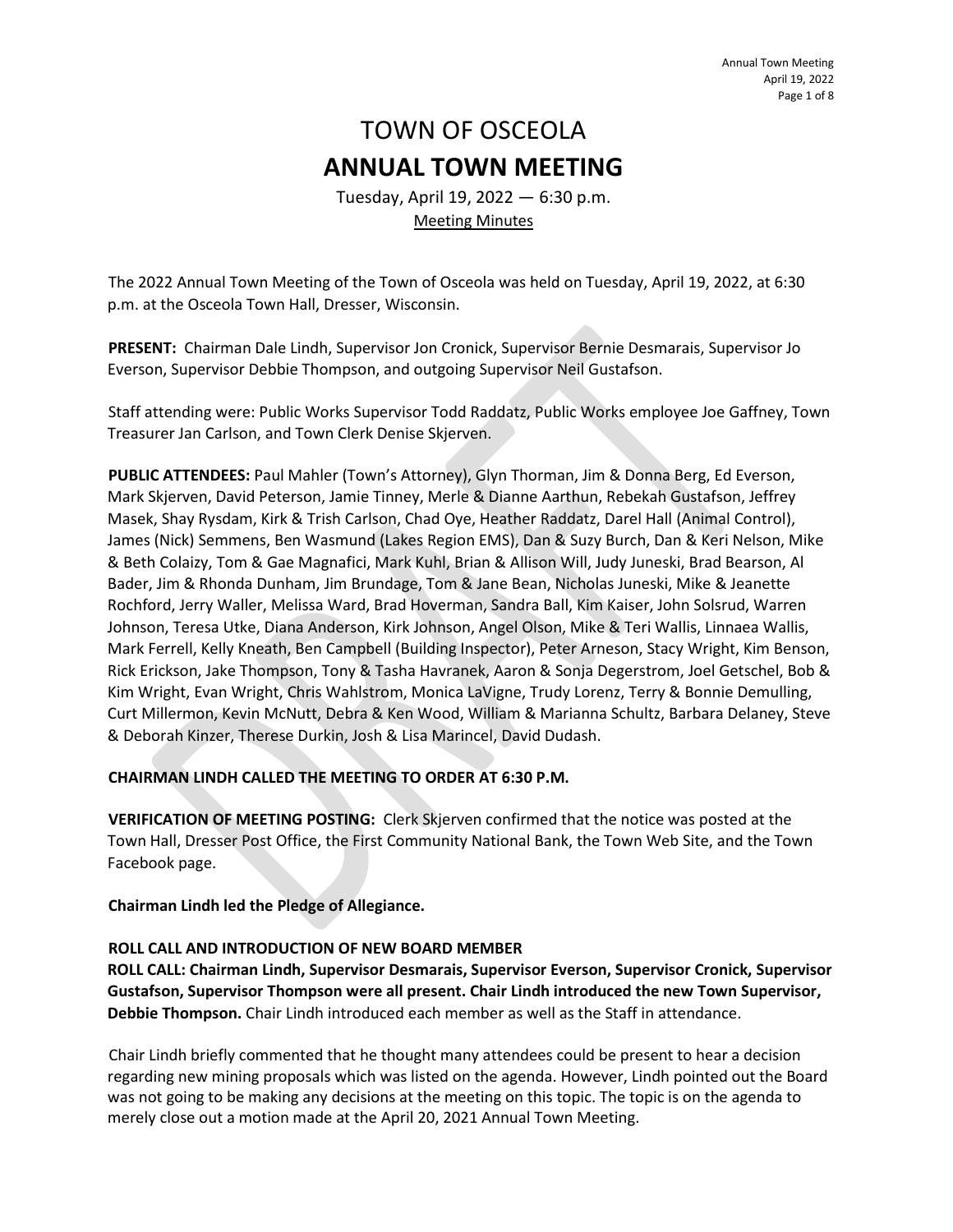#### **REGULAR REPORTS AND BUSINESS**

- 1. Approve Minutes of the April 20, 2021 Annual Meeting. **Motion by Jo Everson / Second by Neil Gustafson to approve the 2021 annual meeting minutes. Motion carried.**
- 2. **Chairman's Report.** Chair Lindh provided a report, and highlighted:
	- a. A history of the Town's levied property taxes, which for many years was only increased annually at the rate of new construction and assessed valuation. The budget for 2019 increased by \$75,000.00 for road improvements. There was a levy decrease of \$41,864.00 for 2020, and for 2021 the Mill Rate increased 54.205 when raised to \$2.86. The \$282,087 was to support road improvements. The largest levy expense area was Public Works (54%), followed by Public Safety (21%), General Government (19%) and Development & Planning (6%).
	- b. The year-end cash balance was high due primarily to having \$114,000 of highway capital that was moved into 2021, plus \$151,141 of American Rescue Plan Act(ARPA) funds, and \$50,000 for future purchases of public works equipment.
	- c. Previous Public Works Supervisor Tony Johnson resigned, and Todd Raddatz was hired as his replacement.
	- d. Town road miles are 63.13.
	- e. The Town maintains three properties for mowing: Town Hall, Dwight Lake , and Sand Lake.
	- f. The Town population was estimated to be 2,941 with 2,065 estimated to be of voting age.
	- g. The Town had six clerks and two treasurers during 2021, and a number of Board position changes.
	- h. The Town supported Lakeland Communications' grant to expand broadband fiber network with \$80,000 contingent upon Lakeland Communications receiving the public service grant, but was notified in December by Lakeland Communications that the grant was denied.
	- i. New members were appointed to the Plan Commission.
	- j. Technology services were switched to Connecting Point.
	- k. Many of the Town permit fees were increased, effective January 1, 2022.
	- l. Delmore Consulting, of Wisconsin Dells, WI, was hired to perform a PASER rating of the Town roads to determine baseline conditions for 2022 Town road work preparations.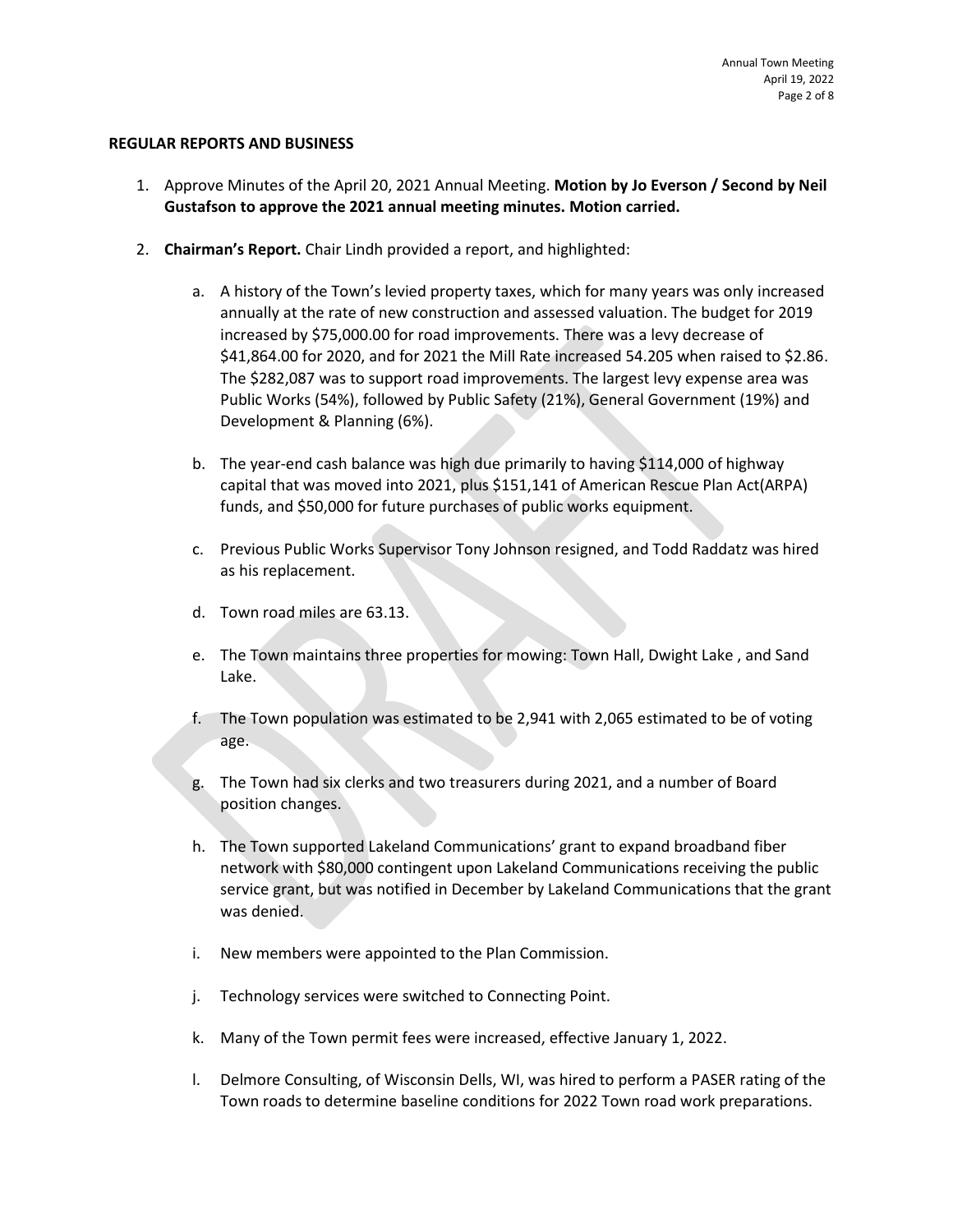- m. Jan Carlson served as the Town's Tax Collector.
- n. The gopher bounty was set at \$4.00, and the claim form was updated to make sure that the gophers are caught at a property within the Town of Osceola.
- o. The Adopt-a-Road program is always encouraged for participation.

Ed Everson mentioned the Town now has two full-time paid employees in the Town's Public Works and expressed a concern on how the Town is going to pay for having two full-time positions within Public Works and hoped the extra expense would not come out of road repairs. **Motion by Bernie Desmarais / Second by Warren Johnson to accept the Chairman's report. Motion carried.**

## **2021 ANNUAL FINANCIAL REPORT**

Treasurer Jan Carlson presented the financial report from the completed audit. Carlson shared the Assets (\$777,950) and Liability and Fund Balance (\$777,950) as of December 31, 2021, along with a summary of the Revenues and Expenditures for 2021. Also shared was the net change in fund balance, which started 2021 at \$182,376 and increased to \$582,653 at year-end 2021. The \$582,653 fund balance is comprised of Parks & Recreation (\$11,837), Highway Capital Outlay (\$114,000), ARPA funds (\$151,141), and Unassigned (\$305,675), and bank balances as of December 31, 2021 totaled \$582,682. Judy Juneski asked whether the information was available to Town residents and Chair Lindh indicated that, yes, the information is available on the Town's website, under the meeting agenda and materials section. **Motion by Merle Aarthun / Second by Mark Skjerven to accept the 2021 annual financial report. Motion carried.**

## **PLAN COMMISSION REPORT**

Plan Commission Chair Bernie Desmarais reported most activity conducted falls into two main areas:

- (1) How it is often cited the Town follows Polk County zoning and it was quickly learned the Town has ordinances that supersede Polk County's ordinances. It is not correct to say as a Town that the Town follows Polk County zoning. A problem that arises when defaulting to Polk County zoning is that Polk County may issue permits for things that the Town does not want. A letter was recently sent from the Town to the Polk County Zoning Administrator, Jason Kjeseth, Land Information Department, to make sure the Zoning Administrator knows the Town has ordinances that supersedes Polk County ordinances. The Town does not want Polk County issuing permits for properties and land use over which the Town has jurisdiction.
- (2) The Town's Comprehensive Plan is a document waiting to be updated. The current Plan is based on 2010 census data, and the Plan Commission is waiting for 2020 census data to be released at the municipality level, to see how the Town has changed from a population, demographics, etc. standpoint, to see how the new data may affect the Town's Comprehensive Plan. **Motion by Ed Everson / Second by Jo Everson to accept the plan commission report. Motion carried.**

# **ANIMAL CONTROL OFFICER REPORT**

Darel Hall presented a report. Darel is the Animal Humane Officer, Animal Control for the Town as well as for 30 other municipalities in Polk and St. Croix counties. Hall noted a slight increase in the number of complaint calls, mostly from new residents not being familiar with the rules for not being able to just let a dog run free. Four dogs and 1 cat were taken to Arnell Memorial Humane Society in Amery, and one dog had to be euthanized due to an attack which occurred. Hall tends to complaints as quickly as possible. Hall's contact information is noted on the Town's website. **Motion by Jamie Tinney / Second by Tom Bean to accept the animal control officer report. Motion carried.**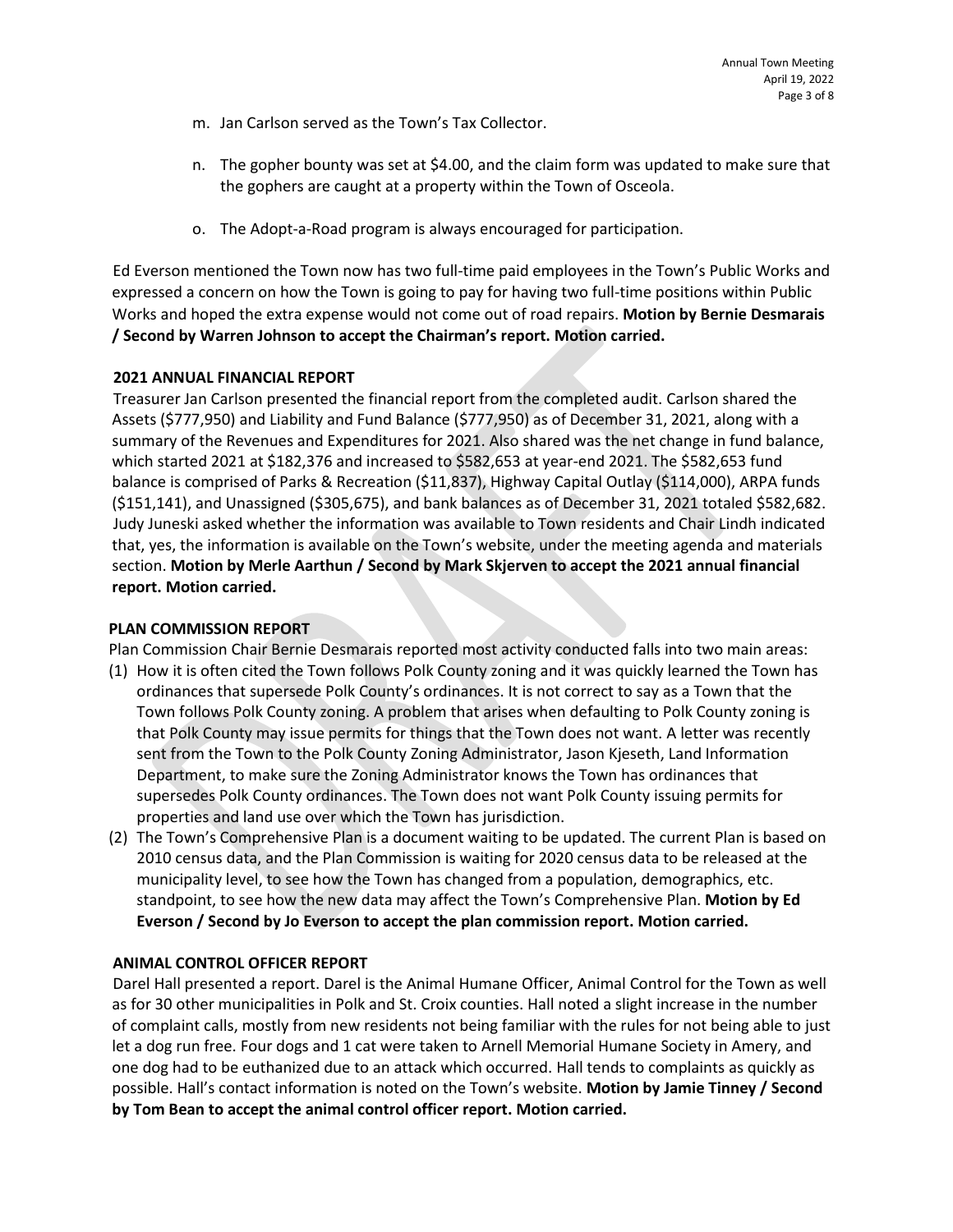#### **BUILDING PERMIT REPORT**

Ben Campbell presented a report. Ben reported during 2021 there was a 185% increase of permits issued for new homes (24 from 13 in 2021). The total valuation also increased by 121% (\$8,450,664 from \$6,970,140 in 2021). **Motion by Jane Bean / Second by Tom Bean to accept the building permit report. Motion carried.**

#### **ALLIED EMERGENCY SERVICES REPORT**

Curt Millermon was present to provide the yearly summary. For 2021, there were a total of 403 runs, an increase from 368 in 2020. Allied serves 135 square miles, which includes the Town of Osceola, the Town of Garfield, the Village of Dresser, and most of the Town of Alden. In 2018, there was a name change from Dresser, Osceola, Garfield Fire Association to Allied Emergency Services, and there are three fire stations. Allied has 61 responders for fire/rescue and medical emergencies. The recent Spaghetti Dinner fundraiser served between 900-1,000 people. **Motion by Ed Everson / Second by Neil Gustafson to accept the Allied Emergency Services report. Motion carried.**

#### **OSCEOLA AREA AMBULANCE REPORT**

Chair Lindh presented highlights from the annual report provided by Osceola Area Ambulance Service: They began providing services in 1974, when they purchased their first ambulance at a cost of \$20,000.00. The communities they served helped by raising money through donations for the ambulance and their equipment. Osceola Area Ambulance Services provides care to the residents of the Village of Osceola (100%), Town of Farmington (100%), Town of Osceola (67%), Village of Dresser (50%), Town of Alden (30%), and a small portion of the Town of Garfield. Their service charges a \$14.00 per person assessment and each community pays an annual amount based on the population it serves. They are an on-call, paid volunteer service with no full-time staff. There were 93 runs in the Town of Osceola with a total of 437 runs for 2021. **Motion by Nick Semmens / Second by Tom Bean to accept the Osceola Area Ambulance report. Motion carried.**

## **ST. CROIX VALLEY EMERGENCY MEDICAL SERVICE REPORT**

Ben Wasmund, Director of Operations for Lakes Region EMS, Inc., was present to provide the report. St. Croix Valley Emergency Medical Services(EMS) has two ambulances, based in Milltown and St. Croix Falls, and they service where Osceola Area Ambulance stops their services, covering portions of Taylors Falls(MN), St. Croix Falls (City and Town), parts of the Village of Dresser, Town of Osceola, north past Milltown and east of Balsam Lake. Calling the Polk County Communications Center (non-emergency line) can help residents to learn which ambulance service they fall under. They are full-time critical care levels, with a paramedic and an EMT on every ambulance run. Their run volume for the Town of Osceola was 20, out of a total run volume for Wisconsin of 2,837 calls, which was reduced from 36 runs the year prior. They give back to the community in a variety of ways such as school drives/donations, scholarship funds, a backpack program, providing a community education space, and many more areas. They also have a Charitable Missions Committee that reviews submissions of need areas. They recently took over medical direction (overseen by a physician) for Polk County communications center so when 911 calls are placed the dispatchers walk through with the caller on what to do until the first responders arrive. St. Croix Valley EMS also collaborated with Frandsen Bank and Trust on the purchase of AEDs for the Polk County Sheriff's office for squad cars. Frandsen Bank and Trust donated 36 AEDs. **Motion by Tom Bean / Second by Kim Benson to accept the St. Croix Valley Emergency Medical Service report. Motion carried.**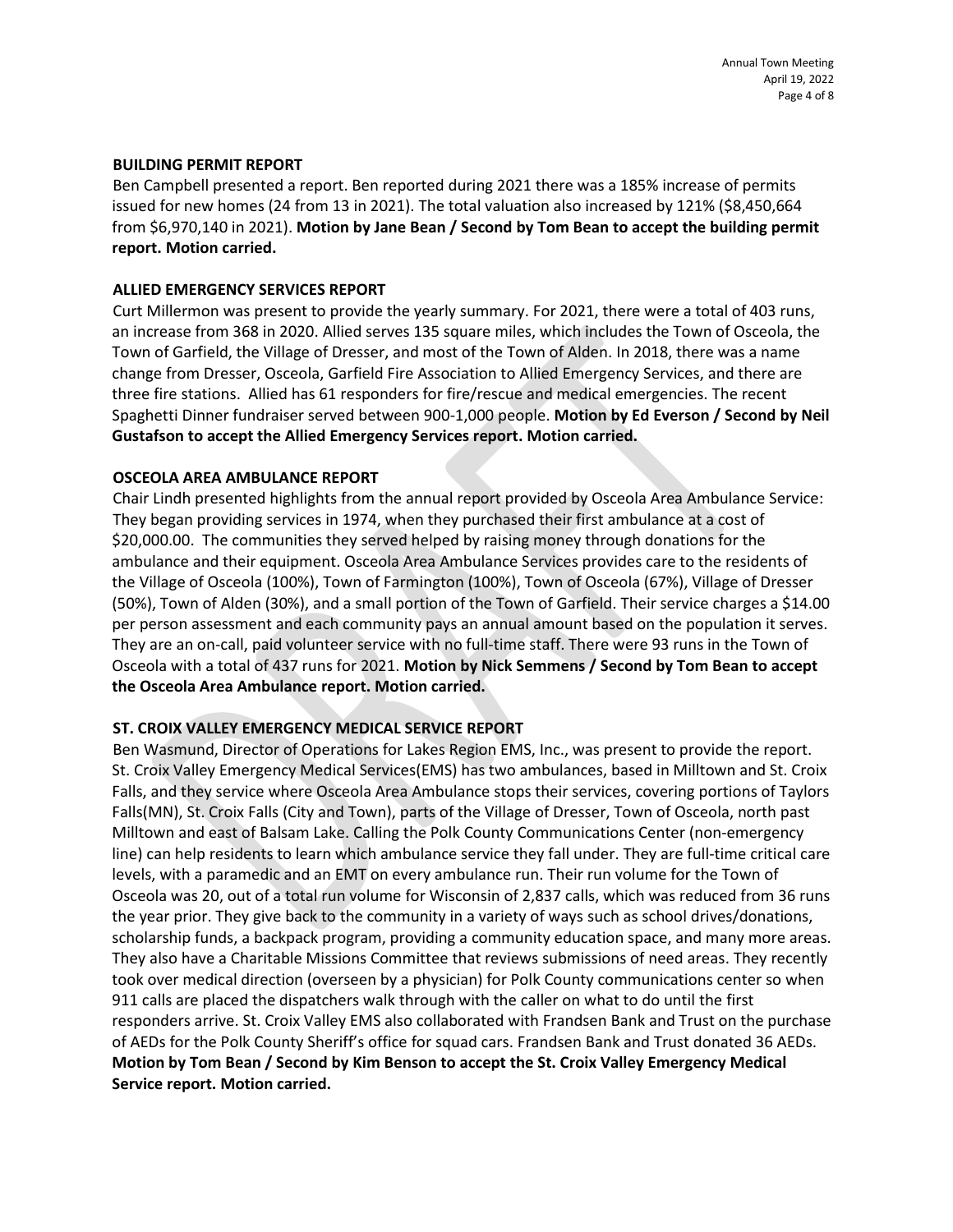### **UPDATE ON 2021 ANNUAL MEETING DIRECTIVES/MOTIONS**

Chairman Lindh covered updates from the 2021 Annual meeting:

- **Contracts for IT Services**. In October 2021 the Town switched to using Connecting Point for IT services, along with 20 Town email addresses. Gmail accounts are no longer being used, but instead are using '@townofosceola.com' email addresses.
- **Accurate Account of Building Inspection Services**. This topic was discussed as a Board in February of 2022 after contacting Ben Campbell the Town's building inspector about his previous inspections.
- **Certification of April 2021 Election Results.** There is an April 2021 Election explanation that was provided in this year's Annual Meeting packet, and the explanation can also be found on the Town's website under Election Results. Included below is the explanation from Chair Lindh:

*"As many of you are aware, there were some errors in the initial vote tally during the 2021 Spring Election. These issues related primarily to the counting of write-in ballots. I want to thank those individuals that brought this issue to the attention of Town officials. Maintaining the accuracy of our elections is very important to myself and all Town officials and is the backbone of our democracy. Once the issue was raised, Town election officials promptly contacted the County Clerk's office and worked closely with the County and the Wisconsin Elections Commission to perform a detailed recount. Vote totals were corrected and although the results of the election did not change, that is no reason to excuse any errors. The Town will continue to cooperate with the Wisconsin Elections Commission and the County. The current election officials have taken all recommended training and moving forward it will be mandatory for all future election officials to undertake all recommended training as well to help ensure future errors do not occur. It is now time to move on. I am excited about the future of the Town and look forward to working with the new Town Board to move the Town forward in a positive direction and with a spirit of cooperation."*

- **2021 Financial Audit Prior to April 2022 Annual Meeting.** This audit has been completed and is available. It has not been fully approved by the Town Board as the audit company CliftonLarsonAllen will give a presentation on Monday, May 2, 2022 to the Town Board. The 2021 financial audit was accepted by the Board; it just was not presented yet to the Board by CliftonLarsonAllen.
- **Virtual Meetings.** The Town is finalizing an ordinance to hold its meetings virtually via Microsoft Teams to given attendees an option to attend in person or virtual.
- **Decisions Regarding New Mining Proposals**. Chair Lindh communicated there are no actions taken by the Board at this time on this topic. Bob Wright asked whether the Town's attorney had any opinion on how the motion was passed from the 2021 Annual Town Meeting: "Any binding decisions made by the Town of Osceola, regarding new mining proposals in the Town of Osceola, including the location of the previously proposed Kraemer Mine, must have a Special Town Meeting called with the electors making the binding decision."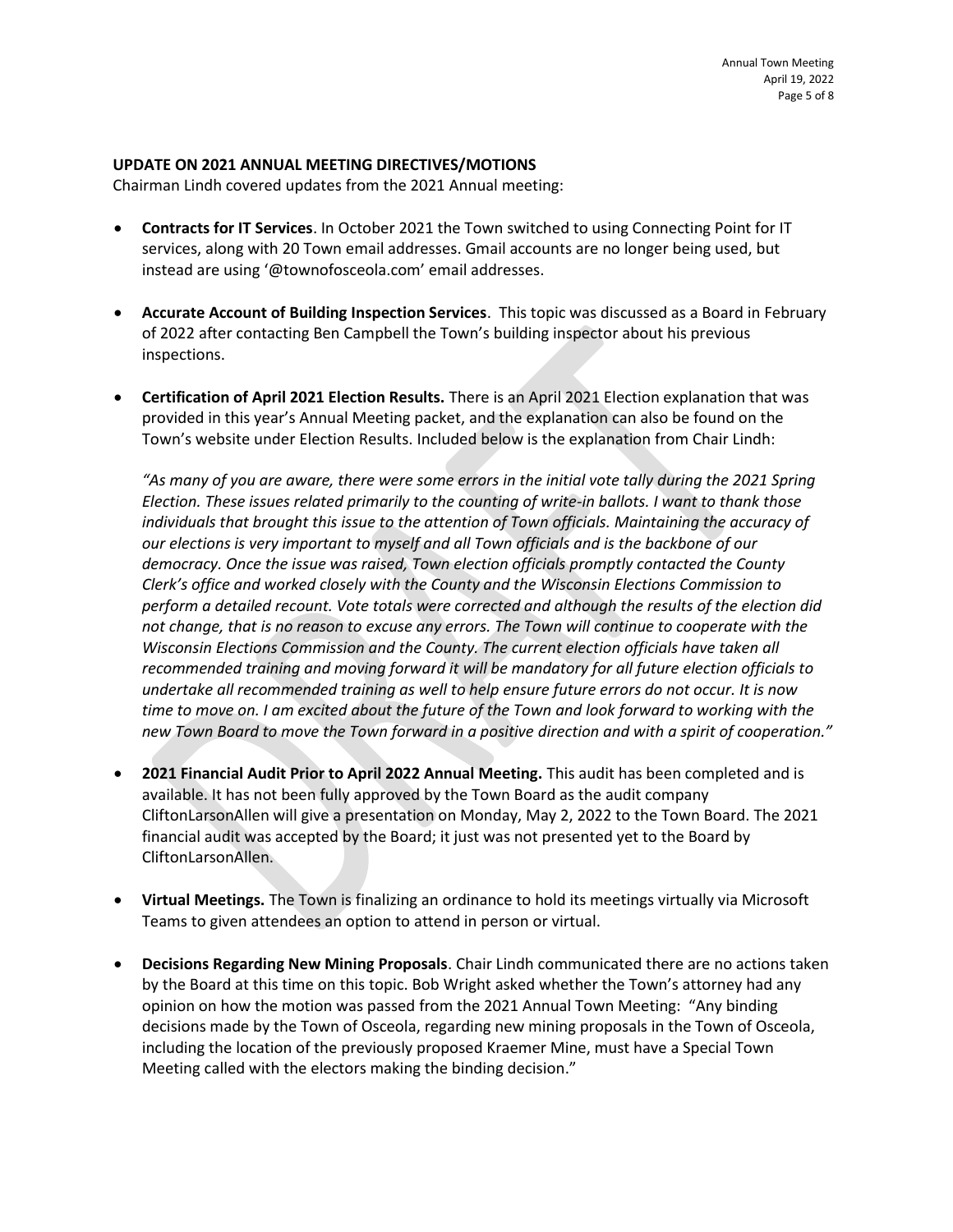The attorney indicated the motion was advisory, and typical next steps on this type of topic involves a Public Hearing/Meeting vs. a Special Town Board Meeting when the Town Board is informed by Polk County.

• **Consider Combining Clerk and Treasurer Position.** Supervisor Everson went through a report on the history of the positions and highlighted considerations for supporting both separated and combined positions. Everson pointed out that there were 24 Towns in Polk County and only one currently has a combined Clerk and Treasurer position: The Town of Farmington. The most important consideration for supporting separate positions is the segregation of duties, which is a critical requisite, explained by the auditors at CliftonLarsonAllen in their Annual Financial Internal Control Letter. This is described as "one person should not handle any one transaction from beginning to end." Everson pointed out eight other considerations for supporting separate positions. There are less positives in support of combining positions such as having a full-time combined position would be available to the public during normal hours on a daily basis, and, the one full-time position would be responsible for the quality and quantity of part-time help, and, a combined position that is full-time may be easier to fill than two part-time positions. Trish Carlson inquired about the hours for each of the positions. The Treasurer and Clerk responded with their hours being .6 (24 hours per week) for the Clerk, and .4 (16 hours per week) for the Treasurer. **Motion by Jim Berg / Second by Chad Oye to leave the Clerk and Treasurer positions separated. Motion carried.**

## **ANY OTHER TOWN BUSINESS AUTHORIZED BY STATE STATUTES**

Chair Lindh opened the floor for public comment and/or motions/directives as may be authorized by State Statute.

- 1. Mike Wallis commented about a past Town Board meeting in 2021 where Melissa Ward brought up a potential wrongdoing by a person volunteering/working in a Town position by receiving a cash payment from Town residents. Wallis opined that Ward was met with much resistance at that meeting, and there were corroborations to the accusation by meeting attendees and Everson herself. Wallis is not aware whether Everson returned the monies given to her. State statutes dictate those monies need to be returned or gets donated to the municipality. Wallis indicated when Townspeople bring up these types of issues and they are later met with resistance, it sends a bad message. In Wallis' view, the Town should be thanking individuals who bring up such situations, and a few Board members owe Melissa Ward an apology. Merle Aarthun commented it was not the fact the accusation was brought up/to the attention of the Board, it was the way it was done within the meeting by Melissa Ward. Aarthun indicated anyone in the Town can bring up any complaint in a respectful manner, but when complaints are brought forth in a rude manner it is not acceptable.
- 2. Bob Wright raised something the Town should be made aware of. He had a copy of an email from Chris Nelson (who was Chair of Polk County Board until recently) to Malia Malone, Polk County's attorney. The email read, "Had a couple of calls from Osceola Planning Commission members and a resident about the Blue Rock mining CUP [conditional use permit]. Pretty much what was said is that Polk County needs to send back to Osceola for their process to work through and not allow this application to start at Polk County." In Wright's view, it appears the Town has a couple of rogue Planning Commission members who think they can go outside the Town Board and try to influence policy in the Town. I think people should be concerned. How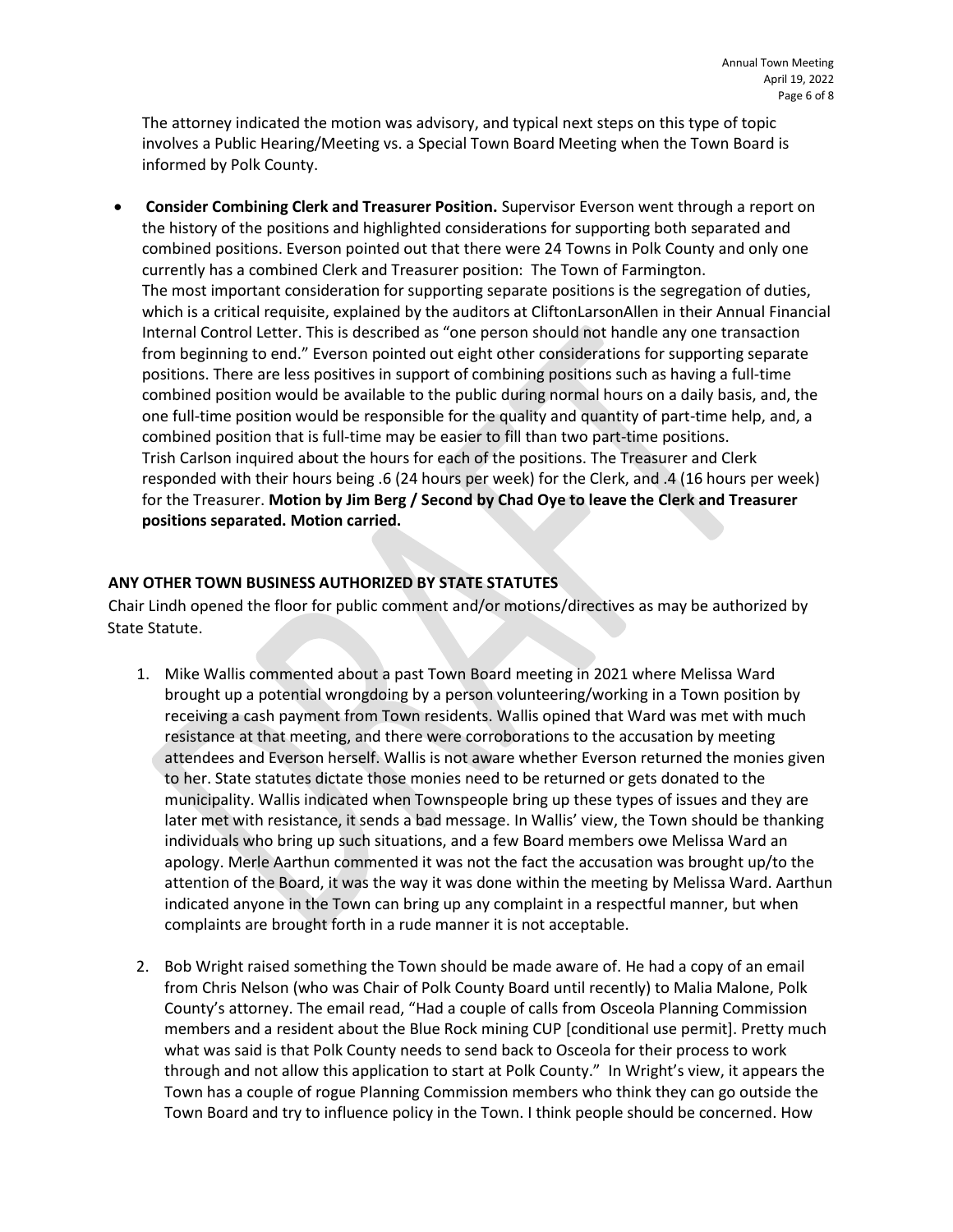do you trust the decisions the Town makes if you have people doing stuff like this? Wright suggested that those people be replaced by someone else. The Board took Wright's comments under advisement.

- 3. Al Bader stated his view that the Town should consider continuing to pay the gopher bounty to keep the gopher population down within the Town. **Motion by Al Bader / Second by Ed Everson to continue to pay for the gopher bounty at \$4.00 a tail. Motion carried.**
- 4. Chad Oye asked whether there has been any decisions and/or work done officially by the Town on new mining proposals submitted to the Town. Chair Lindh indicated not at this time. Deborah Kinzer asked what is the process for the quarry? The Town's attorney indicated the process is typically for the applicant to file for a conditional use permit with Polk County. Polk County staff review it at the Polk County level, then hold 1 or 2 public hearings. After Polk County staff's review is completed, Polk County will contact the Town for its input on the application, and the feedback is covered at the public hearing. Polk County's website should contain public information notices about any public hearings to take place at the Polk County level.
- 5. Tony Havranek requested that for any future Town meetings whenever the number of meeting attendees exceeds the Town Hall space the Chair of the meeting stop the proceedings and move the meeting to a venue to accommodate the attendees. Kim Kaiser requested that minimally all Town Annual Meetings be held in the Town Shop. Merle Aarthun mentioned the Board did discuss how to accommodate the potential number of attendees for the Annual Town Meeting and because of there being no sound and/or recording equipment in the Town Shop to hold the meeting within the Town Hall. The Town's attorney reminded everyone that according to state statutes, the annual Town meeting must be held at the location of the last annual Town meeting unless the location is changed by the Town board. If the Town board changes the location, the Board must publish a notice stating the location of the meeting, not more than 20 nor less than 15 days before the date of the meeting. Thus, the annual Town meeting location cannot be moved day of or while the meeting is taking place. Supervisor Thompson indicated in her view the Town Hall could accommodate more chairs, and there were several still available for seating. Debra Wood asked consideration be given to the Town Hall room capacity. **Motion by Tony Havranek / Second by David Dudash for any Board and/or Plan Commission or any other committee that is meeting in the Town Hall if the meeting attendees cannot fit into the room that the meeting be moved to a venue that would safely accommodate all attendees. 49 Ayes; 30 Nays; 0 Abstains; Motion carried.** The Board took this motion under advisement.

Mark Skjerven expressed his view about the gesture of thanks and appreciation to Everson for her tremendous volunteering of time when it was greatly needed, and it was his understanding Everson paid the amount back to donors that was received by her. Skjerven also asked the Town attorney to clarify the decision-making process on any mine proposals. It was his understanding the Town has an input and advisory role in the process, not a decision-making process to grant the permit or not. The Town's attorney confirmed the decision-making process rests with Polk County as it would be a Polk County Conditional Use Permit. Polk County will look for input from the Town, but it is only on an advisory basis. See #4 above as further reference on this topic.

Stacy Wright expressed her views about how Town employees are being paid. In her view, the employees should receive pay for their hours worked. When the next budget is put together, she expressed a strong need for the Board to consider the extra staff brought on and/or realistic hours